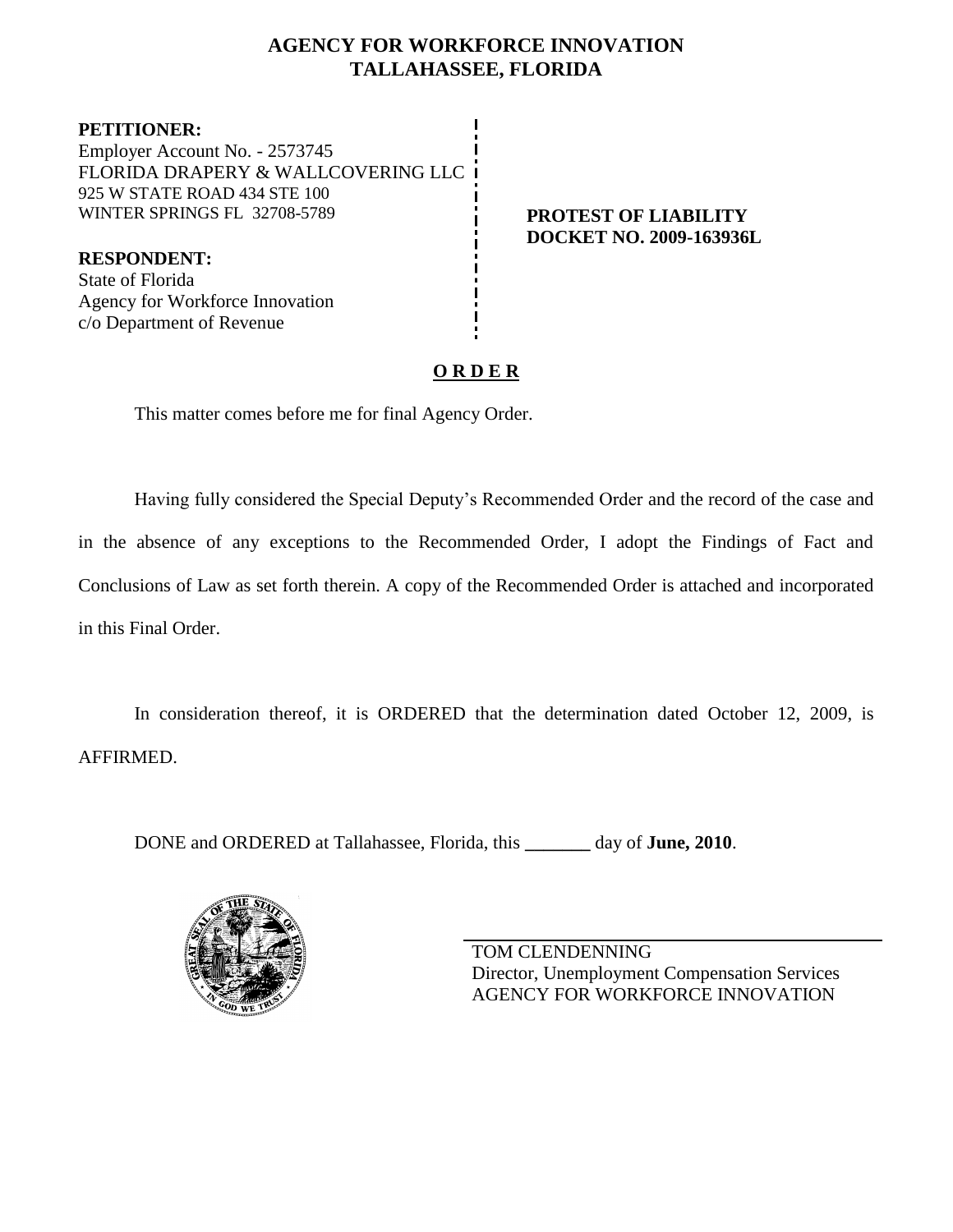### **AGENCY FOR WORKFORCE INNOVATION Unemployment Compensation Appeals**

MSC 345 CALDWELL BUILDING 107 EAST MADISON STREET TALLAHASSEE FL 32399-4143

#### **PETITIONER:**

Employer Account No. - 2573745 FLORIDA DRAPERY & WALLCOVERING LLC CECILIO V KELLY 925 W STATE ROAD 434 STE 100 WINTER SPRINGS FL 32708-5789

> **PROTEST OF LIABILITY DOCKET NO. 2009-163936L**

#### **RESPONDENT:**

State of Florida Agency for Workforce Innovation c/o Department of Revenue

# **RECOMMENDED ORDER OF SPECIAL DEPUTY**

TO: Director, Unemployment Compensation Services Agency for Workforce Innovation

This matter comes before the undersigned Special Deputy pursuant to the Petitioner's protest of the Respondent's determination dated October 12, 2009.

After due notice to the parties, a telephone hearing was held on March 29, 2010. The Petitioner, represented by the business owner, appeared and testified. The Respondent, represented by a Department of Revenue Tax Specialist II, appeared and testified. The Joined Party appeared and testified.

The record of the case, including the recording of the hearing and any exhibits submitted in evidence, is herewith transmitted. Proposed Findings of Fact and Conclusions of Law were not received.

#### **Issue:**

Whether services performed for the Petitioner by the Joined Party as a designer constitute insured employment, and if so, the effective date of liability, pursuant to Section 443.036(19), 443.036(21); 443.1216, Florida Statutes.

#### **Findings of Fact:**

- 1. The Petitioner is an interior design company. The business was operated as a sole proprietorship until July 2004 when the business owner formed a limited liability company. The Petitioner established liability for payment of unemployment compensation taxes effective July 1, 2004.
- 2. In approximately February 2006 the Petitioner hired the Joined Party as an employee to perform interior design work. The Joined Party was an experienced interior designer and did not require any training. The Petitioner paid the Joined Party a commission of 10% on the work which the Joined Party performed for the Petitioner's clients. Payroll taxes were withheld from the Joined Party's pay and at the end of each year the Petitioner reported the Joined Party's earnings to the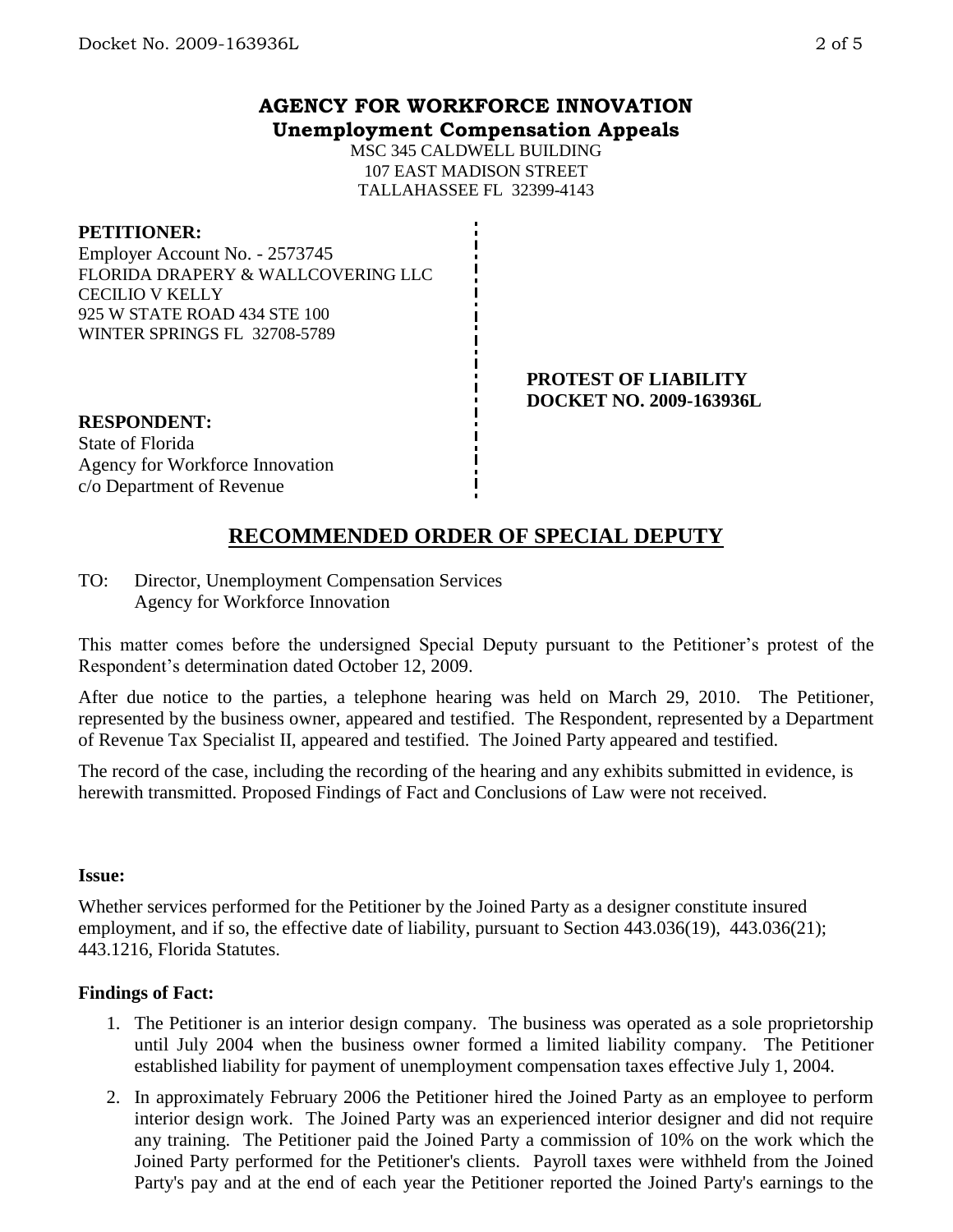Internal Revenue Service on Form W-2 as wages. The Petitioner did not provide fringe benefits such as health insurance or retirement benefits but did provide the Joined Party with two weeks paid vacation each year.

- 3. The Petitioner provided the Joined Party with business cards listing the Petitioner's business name as well as the Joined Party's name. The Joined Party did not have any expenses in connection with the work with the exception of automobile expenses. The Petitioner reimbursed the Joined Party for gas. No equipment or tools were necessary with the exception of product samples which were provided by the Petitioner. The Petitioner allowed the Joined Party to work for others, including performing services for the Joined Party's own private clients.
- 4. The Petitioner set the appointments for the Joined Party with the Petitioner's clients. The Petitioner determined the sequence of the work. The Joined Party was required to report the progress of the work to the business owner. The Petitioner computed the Joined Party's pay based on the income which the Joined Party generated for the business.
- 5. The Petitioner's business was losing money due to the poor economy. As a result, the Petitioner attempted to find ways to reduce business expenses. In February 2008 the Petitioner informed the Joined Party that the Petitioner could not afford to employ the Joined Party as an interior designer but that the Joined Party could continue performing services for the Petitioner as an independent contractor.
- 6. Nothing changed in the working relationship between the Petitioner and the Joined Party other than the Petitioner discontinued withholding payroll taxes, the Petitioner reported the Joined Party's earnings on Form 1099-MISC as nonemployee compensation, and the Petitioner discontinued the two week paid vacation. The Petitioner continued to pay the Joined Party a 10% commission on the income which the Joined Party generated for the Petitioner.
- 7. After February 2008 the Joined Party continued to use the business cards previously provided by the Petitioner and continued to use the samples provided by the Petitioner. The Joined Party did not apply for or obtain an occupational or business license, did not obtain business liability insurance, and did not offer services to the general public. The Petitioner continued to reimburse the Joined Party for the Joined Party's gas, the only expense associated with the work. The Joined Party was not at risk of suffering a financial loss from performing services for the Petitioner's clients.
- 8. Either party had the right to terminate the relationship at any time without incurring liability.

#### **Conclusions of Law:**

- 9. The issue in this case, whether services performed for the Petitioner constitute employment subject to the Florida Unemployment Compensation Law, is governed by Chapter 443, Florida Statutes. Section 443.1216(1)(a)2., Florida Statutes, provides that employment subject to the chapter includes service performed by individuals under the usual common law rules applicable in determining an employer-employee relationship.
- 10. The Supreme Court of the United States held that the term "usual common law rules" is to be used in a generic sense to mean the "standards developed by the courts through the years of adjudication." United States v. W.M. Webb, Inc., 397 U.S. 179 (1970).
- 11. The Supreme Court of Florida adopted and approved the tests in 1 Restatement of Law, Agency 2d Section 220 (1958), for use to determine if an employment relationship exists. See Cantor v. Cochran, 184 So.2d 173 (Fla. 1966); Miami Herald Publishing Co. v. Kendall, 88 So.2d 276 (Fla. 1956); Magarian v. Southern Fruit Distributors, 1 So.2d 858 (Fla. 1941); see also Kane Furniture Corp. v. R. Miranda, 506 So.2d 1061 (Fla. 2d DCA 1987).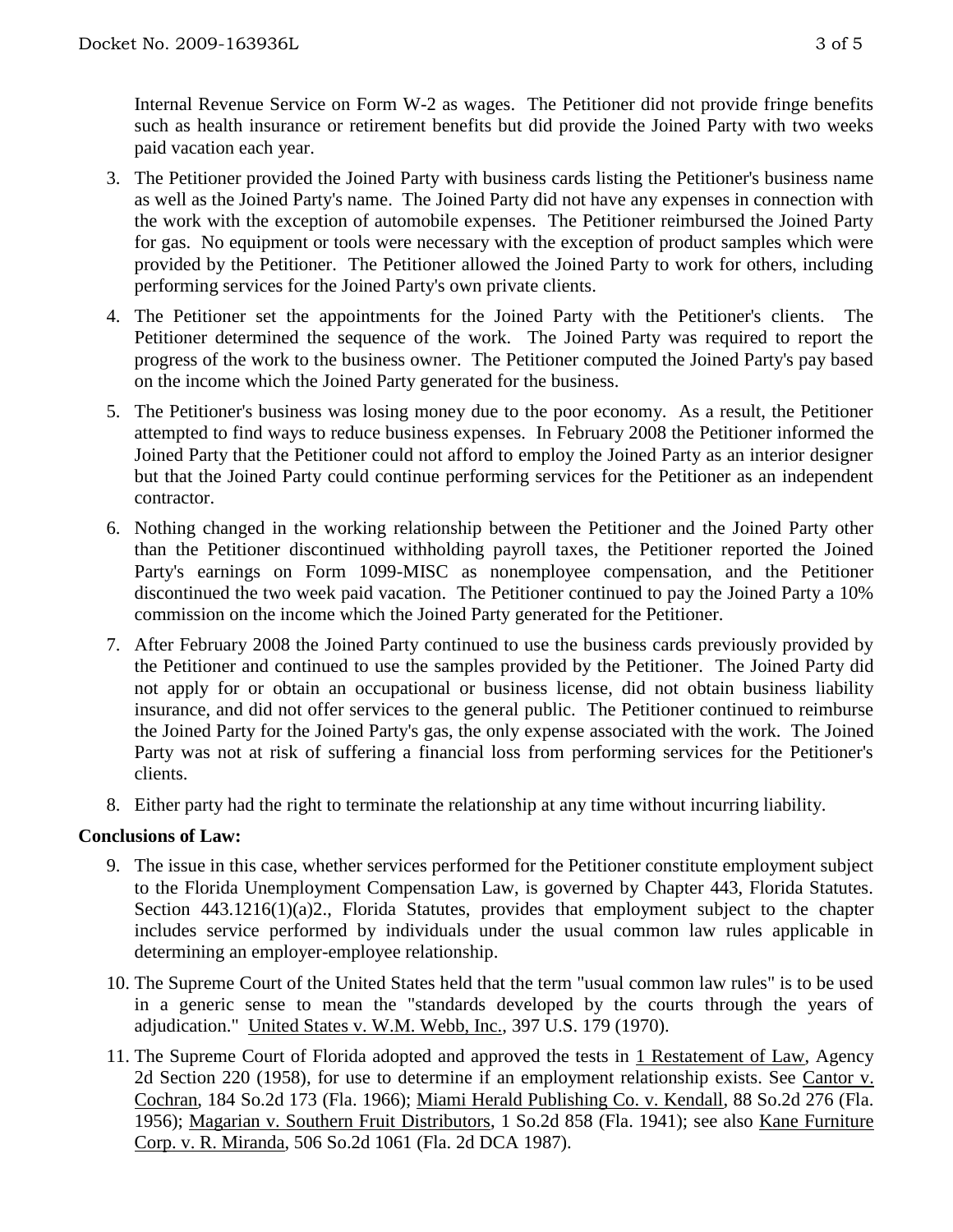- 12. Restatement of Law is a publication, prepared under the auspices of the American Law Institute, which explains the meaning of the law with regard to various court rulings. The Restatement sets forth a nonexclusive list of factors that are to be considered when judging whether a relationship is an employment relationship or an independent contractor relationship.
- 13. 1 Restatement of Law, Agency 2d Section 220 (1958) provides:
	- (1) A servant is a person employed to perform services for another and who, in the performance of the services, is subject to the other's control or right of control.
	- (2) The following matters of fact, among others, are to be considered:
		- (a) the extent of control which, by the agreement, the business may exercise over the details of the work;
		- (b) whether or not the one employed is engaged in a distinct occupation or business;
		- (c) the kind of occupation, with reference to whether, in the locality, the work is usually done under the direction of the employer or by a specialist without supervision;
		- (d) the skill required in the particular occupation;
		- (e) whether the employer or the worker supplies the instrumentalities, tools, and the place of work for the person doing the work;
		- (f) the length of time for which the person is employed;
		- (g) the method of payment, whether by the time or by the job;
		- (h) whether or not the work is a part of the regular business of the employer;
		- (i) whether or not the parties believe they are creating the relation of master and servant;
		- (j) whether the principal is or is not in business.
- 14. Comments in the Restatement explain that the word "servant" does not exclusively connote manual labor, and the word "employee" has largely replaced "servant" in statutes dealing with various aspects of the working relationship between two parties.
- 15. In Department of Health and Rehabilitative Services v. Department of Labor & Employment Security, 472 So.2d 1284 (Fla. 1<sup>st</sup> DCA 1985) the court confirmed that the factors listed in the Restatement are the proper factors to be considered in determining whether an employer-employee relationship exists. However, in citing La Grande v. B&L Services, Inc., 432 So.2d 1364, 1366 (Fla.  $1<sup>st</sup> DCA$  1983), the court acknowledged that the question of whether a person is properly classified an employee or an independent contractor often can not be answered by reference to "hard and fast" rules, but rather must be addressed on a case-by-case basis.
- 16. The Petitioner is an interior design company. The Joined Party performed services for the Petitioner's clients as an interior designer. The Petitioner provided everything that was needed to perform the work and reimbursed the Joined Party for expenses in connection with the work. Through the business cards provided by the Petitioner the Joined Party represented himself as part of the Petitioner's business. The services performed by the Joined Party were not separate and distinct from the Petitioner's business but were an integral and necessary part of the Petitioner's business.
- 17. Either party had the right to terminate the relationship at any time without incurring liability. In Cantor v. Cochran, 184 So.2d 173 (Fla. 1966), the court in quoting 1 Larson, Workmens' Compensation Law, Section 44.35 stated: "The power to fire is the power to control. The absolute right to terminate the relationship without liability is not consistent with the concept of